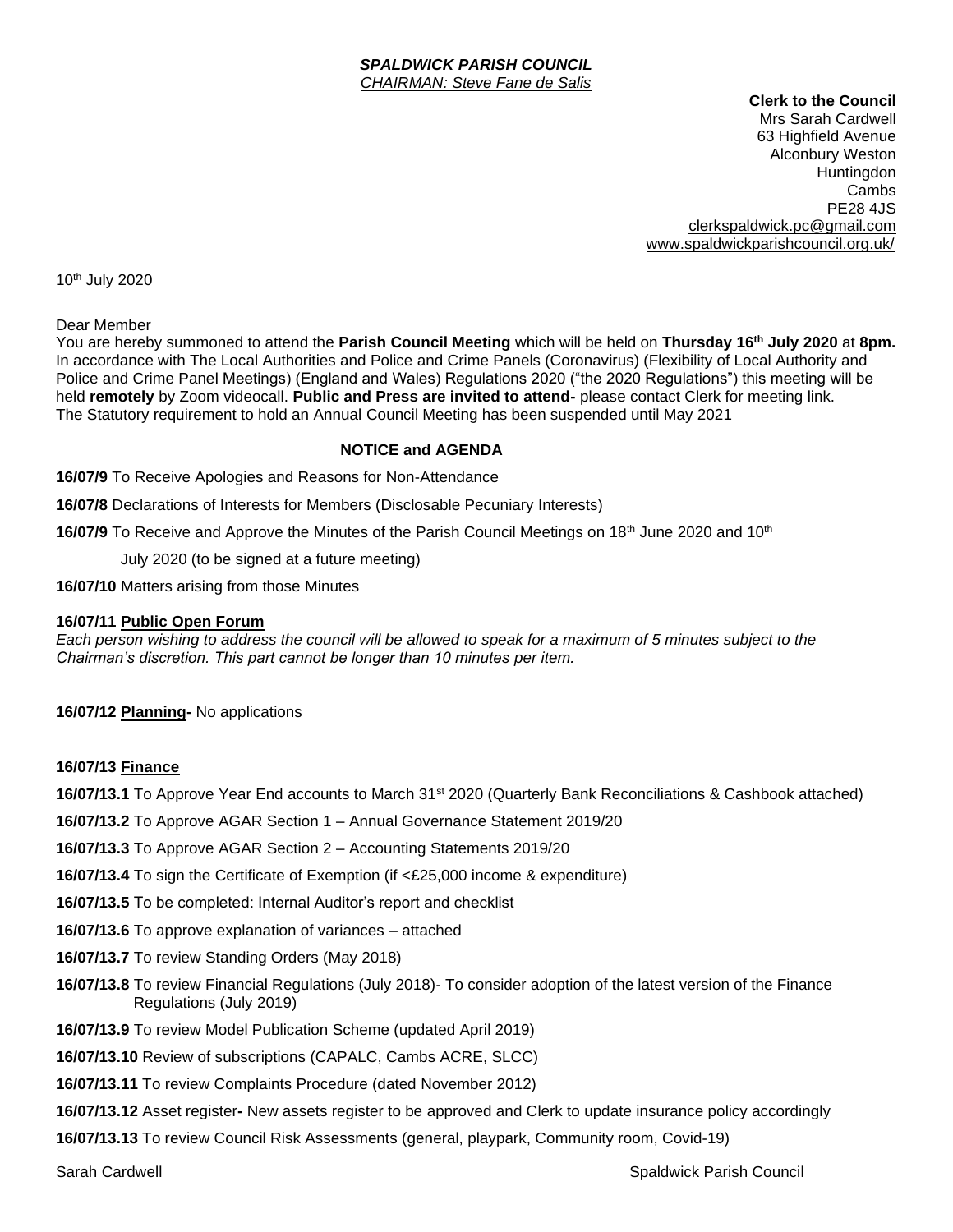**16/07/13.14** To review Code of Conduct (amended 2014)

**16/07/13.15** To Agree online banking signatories (Currently Cllrs Fane de Salis, Johnson & Smith)

**16/07/13.16** To agree internal auditor for 2020/2021 (Currently M. Williamson)

**16/07/13.17** To review insurance cover (AXA policy 1st October 2019- 30th September 2020)

**16/07/13.18** To note income and Expenditure against the budget document circulated

**16/07/13.19** To Consider CIL Spending

- **16/07/13.20** To note: Clerk is currently working on VAT return- report to be produced at next meeting for approval
- **16/07/13.21** To agree schedule for the meetings for the coming year- currently 3rd Thursday of every month, excluding August and December date subject to change.
- **16/07/13.22** To note: From 23 September 2020, all local councils must have an action plan and an accessibility statement in place and would have started work to their websites to become more accessible to people with various disabilities.
- **16/07/13.23** Update regarding viewing access only for Clerk for the bank accounts to be able to monitor payments independently
- **16/07/13.24** To consider Magpas funding request
- **16/07/13.25** Update regarding SLCC access for Clerk

# **Expenditure for approval 16th July 2020:**

**16/07/13.26** Clerk's wages: £288.24 (S. Cardwell: £230.44, HMRC £57.80) **16/07/13.27** To note: grass cutting payment of £416.66 due to S Y Webb on 1st August, from contract approved in March

**16/07/13.28** Kettering Play safe invoice for repainting of play park and repair of gate spring (£1866.00 payable by

31.07.20)

**16/07/13.29** Total Gas and Power invoices for street lighting in May (£5.76 and £13.73)

# **16/07/14 Assets – Provision/Maintenance**

**16/07/14.1** Monthly Ferriman Road Play Area's Inspection – update regarding playpark

# **16/07/15 Highways, footpaths, byways, gritting bin, trees, etc.**

- **16/07/15.1** Update regarding new signs from CCC to prohibit use of byways by motorcyclists during winter months
- **16/07/15.2** Update regarding a proposed additional bus stop on Stow Road- Public Transport Network Co-ordinator from Cambridgeshire County Council to visit site and assess suggested location as soon as he is able to do so.

**16/07/15.3** Update regarding dog poo bag dispensers from Cllr S Jackson-Rimmer.

**16/07/15.4** Update regarding A14 diverted traffic.

# **16/07/16 Community Room**

**16/07/16.1** PAT Testing update from Cllr Pope (deferred from previous meeting).

**16/07/16.2** Update from Cllr Pope regarding timers for radiators in the Community room.

**16/07/16.3** Further Discussion of Defibrillator- update from Cllr Parfrey

**16/07/16.4** To discuss considerations for re-opening the Community room post Covid-19

**16/07/17** To discuss the possibility of an official domain email address for the Council- update from Cllr J Pope

Sarah Cardwell Spaldwick Parish Council Spaldwick Parish Council